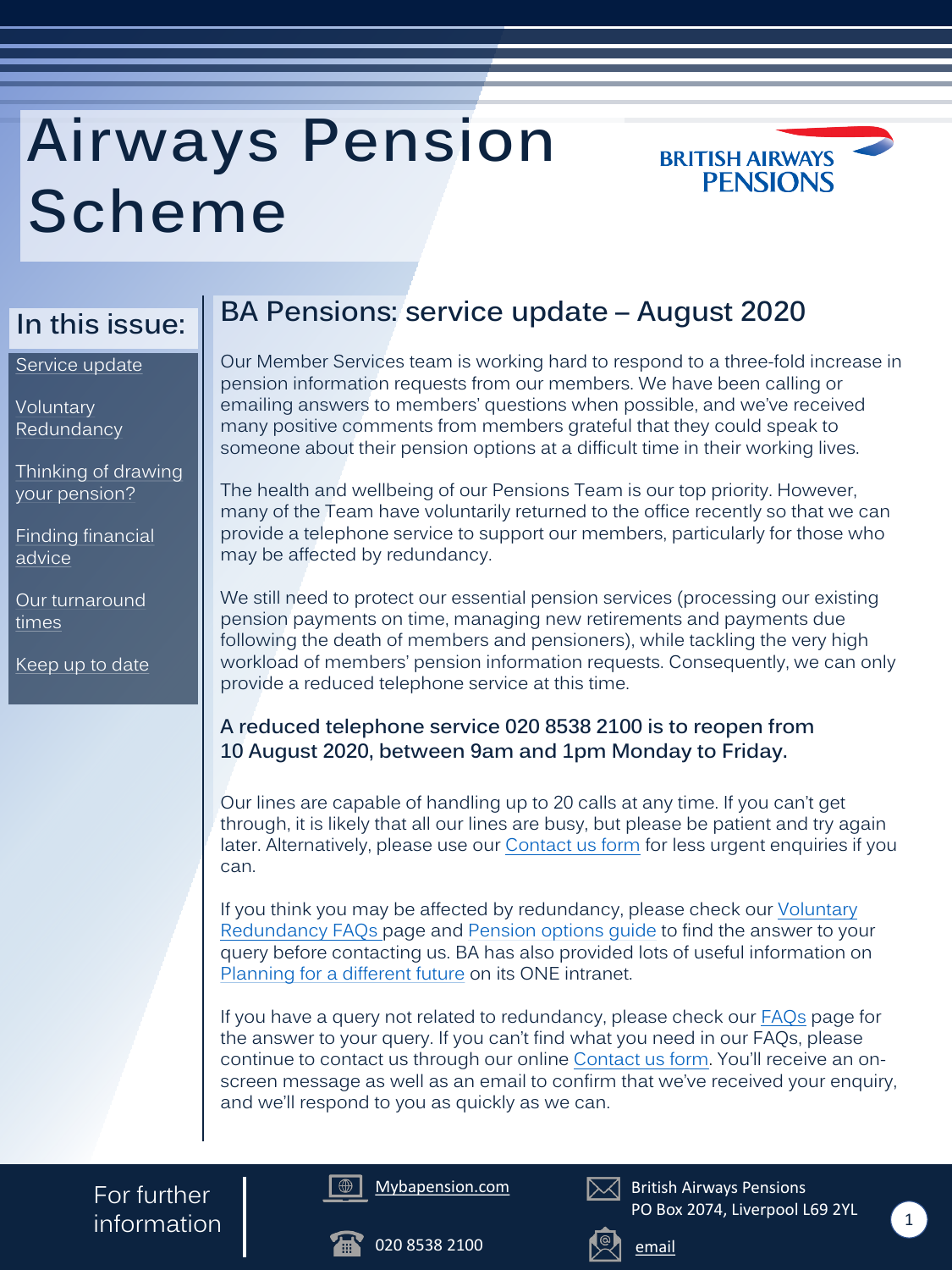#### **Voluntary redundancy**

If you leave BA under redundancy and wish to draw your pension straight away, we will automatically contact you to guide you through the process once BA confirms your leaving date. If we're unable to provide your pension information straight away (and if you've registered to manage your pension online on [www.mybapension.com/aps\)](https://www.mybapension.com/aps/home/index), we will email you to let you know that we are working to provide you with your pension options.

If you are affected by BA's voluntary redundancy programme, and you are below the minimum retirement age (in APS this is age 50), we would encourage you to help yourself to your pension information online. We'll continue to provide regular online updates about your APS pension, usually in May each year.

## **Are you thinking about drawing your pension?**

For further  $information \f{2}$ 

BA Clubs is running pre-retirement seminars, which are open to current and former employees who are interested in retirement planning. The seminars are currently being provided exclusively online, by webinar, and include presentations from BA Pensions.

To book a place, contact BA Clubs on 020 3691 3215 or email [membership@baclubs.com.](mailto:membership@baclubs.com) Wi-Fi, iPad or laptop/pc with webcam is required, and BA Clubs charges an admin booking fee of £10.

Next online seminar dates:

### **Finding financial advice**

We recommend that you seek independent financial advice before making important decisions about your pension benefits. Neither BA Pensions nor the APS Trustee can provide financial advice, but our [Financial advice page i](https://www.mybapension.com/aps/scheme/financial-advice)ncludes details of where to find an adviser and a guide on what to ask. If you have an APS AVC account, you can also use some of your AVCs towards the cost of obtaining retirement advice.

# <span id="page-1-0"></span>**Airways Pension Scheme**









British Airways Pensions PO Box 2074, Liverpool L69 2YL





#### **Download your statements**

Don't forget, if you've registered to manage your APS pension online, you can download copies of your online deferred pension and AVC statements (if you usually receive these), which will provide much of the information a financial adviser will need.

Pensioner members can also view, save and print Pension increase statements, P60 certificates and pension payslips.

| <b>Date</b>       | Time                |
|-------------------|---------------------|
| 25 August 2020    | $10:00$ am – 1:00pm |
| 24 September 2020 | $10:00$ am – 1:00pm |

27 October 2020 10:00am – 1:00pm

**Do you have benefits in the British Airways Pension Plan (BAPP)?**

BA introduced BAPP for existing employees from 1 April 2018. If you have a BAPP account, contact Aviva Life & Pensions on 0345 030 7964 or log into your BAPP account via the BA intranet for details of your BAPP account value and options.